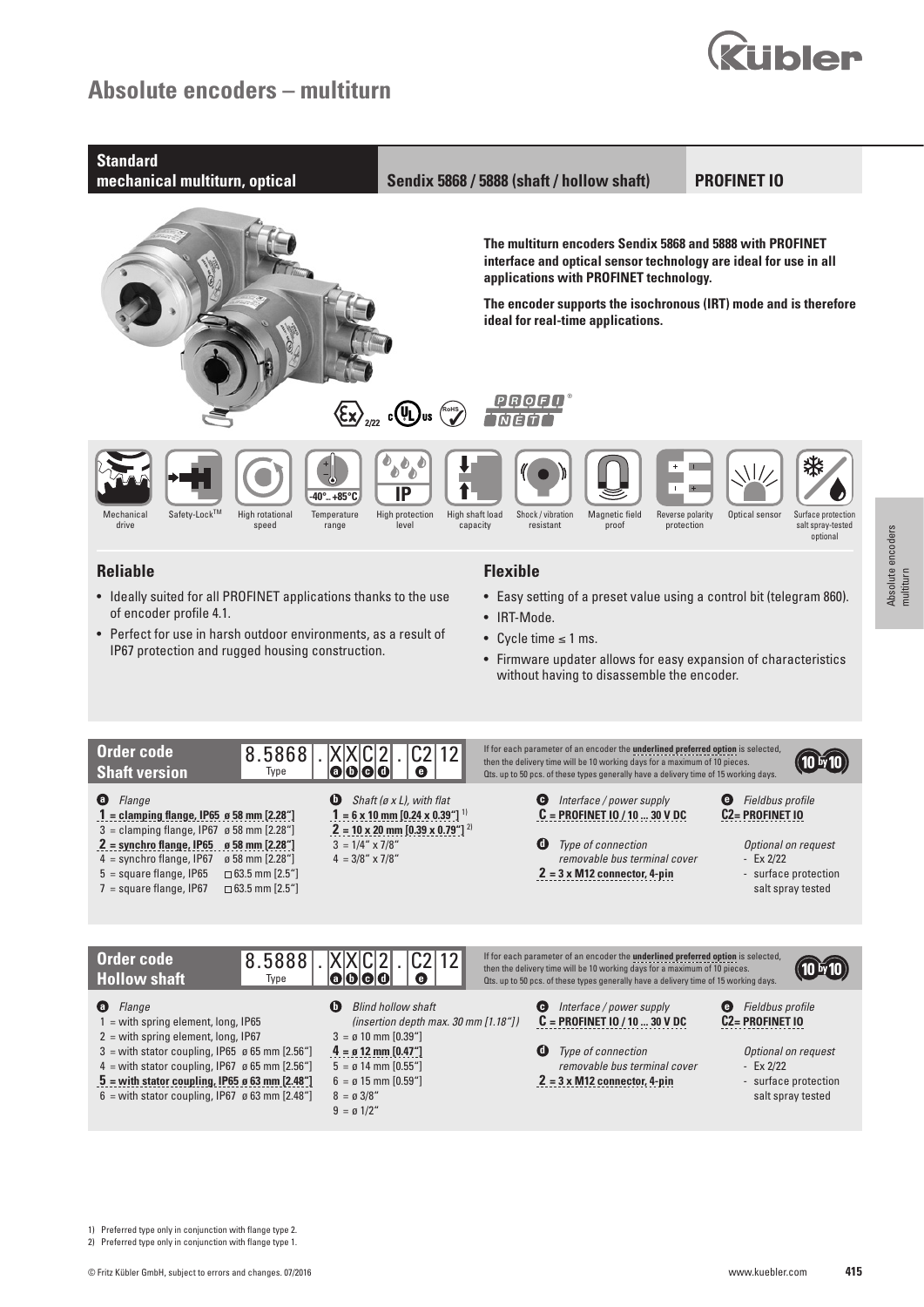

| <b>Standard</b><br>mechanical multiturn, optical                                         | Sendix 5868 / 5888 (shaft / hollow shaft)                                                                                                                                                | <b>PROFINET IO</b>                           |
|------------------------------------------------------------------------------------------|------------------------------------------------------------------------------------------------------------------------------------------------------------------------------------------|----------------------------------------------|
| <b>Mounting accessory for shaft encoders</b>                                             |                                                                                                                                                                                          | Order no.                                    |
| <b>Coupling</b>                                                                          | bellows coupling ø 19 mm $[0.75"$ for shaft 6 mm $[0.24"$<br>bellows coupling ø 19 mm [0.75"] for shaft 10 mm [0.39"]                                                                    | 8.0000.1102.0606<br>8.0000.1102.1010         |
| Mounting accessory for hollow shaft encoders                                             | Dimensions in mm [inch]                                                                                                                                                                  | Order no.                                    |
| <b>Cylindrical pin, long</b><br>for flange with spring element<br>(flange type $1 + 2$ ) | with fixing thread<br>[0.16]<br>8 0.31<br>5[0,2]<br>SW7 [0,28]<br>vi4 0,16<br><b>ITALICED</b><br>30[1,18]                                                                                | 8.0010.4700.0000                             |
| <b>Connection technology</b>                                                             |                                                                                                                                                                                          | Order no.                                    |
| <b>Cordset, pre-assembled</b>                                                            | M12 male connector with external thread for port 1 and port 2, 4-pin<br>2 m [6.56'] PUR cable<br>M12 female connector with coupling nut for power supply, 4-pin<br>2 m [6.56'] PUR cable | 05.00.6031.4411.002M<br>05.00.6061.6211.002M |
| <b>Connector, self-assembly (straight)</b>                                               | M12 male connector with external thread for port 1 and port 2, 4-pin<br>M12 female connector with coupling nut for power supply, 4-pin                                                   | 05.WASCSY4S<br>05.B8141-0                    |

Further accessories can be found in the accessories section or in the accessories area of our website at: www.kuebler.com/accessories.

Additional connectors can be found in the connection technology section or in the connection technology area of our website at: www.kuebler.com/connection\_technology.

## **Technical data**

|                                         | <b>Mechanical characteristics</b>                                                                                                     |                                                                                                                                                                                                                                                               |
|-----------------------------------------|---------------------------------------------------------------------------------------------------------------------------------------|---------------------------------------------------------------------------------------------------------------------------------------------------------------------------------------------------------------------------------------------------------------|
| <b>Maximum</b><br>speed                 | IP65 up to 70°C [158°F]<br>IP65 up to T <sub>max</sub><br>IP67 up to $70^{\circ}$ C [158 $^{\circ}$ F]<br>IP67 up to T <sub>max</sub> | 9000 min <sup>-1</sup> , 7000 min <sup>-1</sup> (continuous)<br>7000 min <sup>-1</sup> , 4000 min <sup>-1</sup> (continuous)<br>$8000 \text{ min}^{-1}$ , 6000 min <sup>-1</sup> (continuous)<br>6000 min <sup>-1</sup> , 3000 min <sup>-1</sup> (continuous) |
| <b>Starting torque - at 20°C [68°F]</b> | <b>IP65</b><br><b>IP67</b>                                                                                                            | $< 0.01$ Nm<br>$< 0.05$ Nm                                                                                                                                                                                                                                    |
| <b>Mass moment of inertia</b>           |                                                                                                                                       |                                                                                                                                                                                                                                                               |
|                                         | shaft version                                                                                                                         | $3.0 \times 10^{-6}$ kgm <sup>2</sup>                                                                                                                                                                                                                         |
|                                         | hollow shaft version                                                                                                                  | 7.5 x 10 $-6$ kgm <sup>2</sup>                                                                                                                                                                                                                                |
| <b>Load capacity of shaft</b>           | radial                                                                                                                                | 80 N                                                                                                                                                                                                                                                          |
|                                         | axial                                                                                                                                 | 40 N                                                                                                                                                                                                                                                          |
| Weight                                  |                                                                                                                                       | approx. 0.54 kg [19.05 oz]                                                                                                                                                                                                                                    |
| <b>Protection acc. to EN 60529</b>      |                                                                                                                                       |                                                                                                                                                                                                                                                               |
|                                         | housing side                                                                                                                          | <b>IP67</b>                                                                                                                                                                                                                                                   |
|                                         | shaft side                                                                                                                            | IP65, opt. IP67                                                                                                                                                                                                                                               |
| <b>Working temperature range</b>        |                                                                                                                                       | $-40^{\circ}$ C $+85^{\circ}$ C [ $-40^{\circ}$ F $+185^{\circ}$ F]                                                                                                                                                                                           |
| <b>Material</b>                         | shaft/hollow shaft                                                                                                                    | stainless steel                                                                                                                                                                                                                                               |
|                                         | flange                                                                                                                                | aluminum                                                                                                                                                                                                                                                      |
|                                         | housing                                                                                                                               | zinc die-cast                                                                                                                                                                                                                                                 |
|                                         | Shock resistance acc. to EN 60068-2-27                                                                                                | $2500 \text{ m/s}^2$ , 6 ms                                                                                                                                                                                                                                   |
|                                         | Vibration resistance acc. to EN 60068-2-6                                                                                             | 100 m/s <sup>2</sup> , 55  2000 Hz                                                                                                                                                                                                                            |

| <b>Electrical characteristics</b>                         |                                                       |
|-----------------------------------------------------------|-------------------------------------------------------|
| Power supply                                              | 10  30 V DC                                           |
| Power consumption (no load)                               | max. 200 mA                                           |
| <b>Reverse polarity protection</b><br>of the power supply | yes                                                   |
| <b>UL</b> approval                                        | file 224618                                           |
| <b>CE compliant</b> acc. to                               | EMC guideline 2014/30/EU<br>RoHS quideline 2011/65/EU |

| <b>Interface characteristics PRROFINET IO</b> |                                                                  |  |  |
|-----------------------------------------------|------------------------------------------------------------------|--|--|
| <b>Resolution singleturn</b>                  | 1  65535 (16 bit), scalable<br>default: 8192 (13 bit)            |  |  |
| <b>Number of revolutions (multiturn)</b>      | max. 4096 (12 bit)<br>scalable only via the total resolution     |  |  |
| <b>Total resolution</b>                       | 1 268.435.456 (28 bit), scalable<br>default: 33.554.432 (25 bit) |  |  |
| Code                                          | binary                                                           |  |  |
| <b>Protocol</b>                               | PROFINET IO                                                      |  |  |

| Link 1 and 2, LED (green / yellow) |        |               |  |  |
|------------------------------------|--------|---------------|--|--|
| two colored                        | areen  | active link   |  |  |
|                                    | vellow | data transfer |  |  |

## **Error LED (red) / PWR LED (green)**

Functionality see manual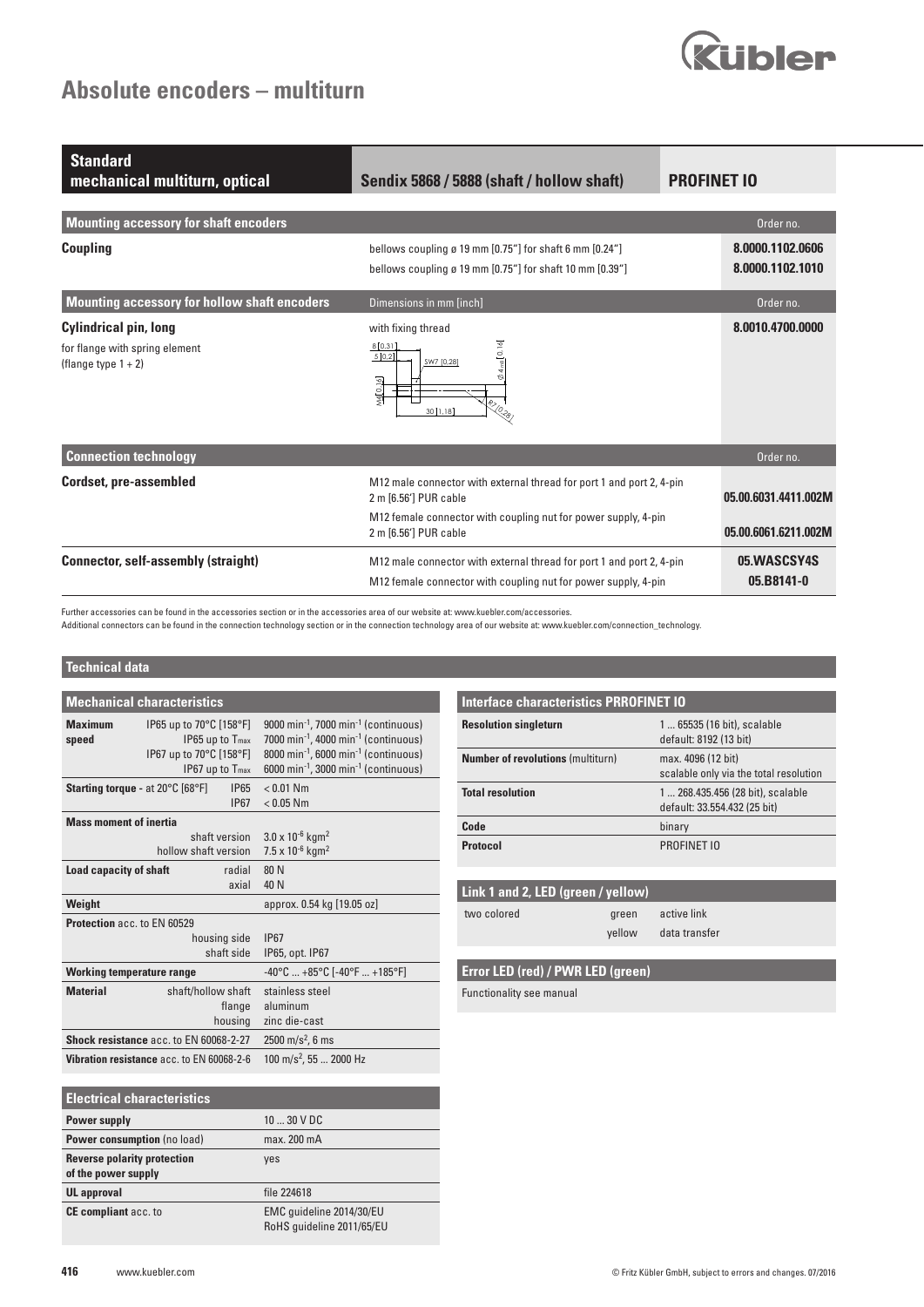# **Absolute encoders – multiturn**



# **Standard**

## **mechanical multiturn, optical Sendix 5868 / 5888 (shaft / hollow shaft)**

## **PROFINET IO**

#### **General information about PROFINET IO**

The PROFINET encoder implements the Encoder Profile 4.1. (according to the specification Encoder Version 4.1 Dec 2008")

It permits scaling and preset values, as well as many other additional parameters to be programmed via the PROFINET-Bus.

When switching on, all parameters are loaded from an EEPROM, where they were saved previously to protect them against power-failure, or taken over by the controller in the start-up phase.

Position, speed and many other states of the encoder can be transmitted.

#### **PROFINET IO**

The complete encoder profile according to profile encoder version 4.1 as well as the identification & maintenance functionality version 1.16 has been implemented. IM blocks 0, 1, 2, 3 and 4 are supported.

## The **M**edia **R**edundancy **P**rotocol is implemented here.

Basically, the advantage of MRP is that the functionality of the components, which are wired in a ring structure, is maintained in case of a failure or of a breakage of the wires in any location.

#### **Terminal assignment**

| Interface | Type of connection  | Function   |               | M12 connector, 4-pin |                          |                 |                |         |
|-----------|---------------------|------------|---------------|----------------------|--------------------------|-----------------|----------------|---------|
|           |                     | Bus port 1 | Signal:       | Transmit data+       | Receive data+            | Transmit data - | Receive data - |         |
|           |                     |            | Abbreviation: | $TxD+$               | $RxD+$                   | TxD-            | RxD-           | D coded |
|           |                     |            | Pin:          |                      | 2                        | 3               | 4              |         |
|           |                     | Power      | Signal:       | Voltage +            | $\overline{\phantom{m}}$ | Voltage $-$     |                | 4.      |
| C         |                     | supply     | Abbreviation: | $+V$                 | $\overline{\phantom{a}}$ | 0 <sup>V</sup>  |                |         |
|           | (3 x M12 connector) |            | Pin:          |                      | $\overline{2}$           | 3               | 4              |         |
|           |                     | Bus port 2 | Signal:       | Transmit data+       | Receive data+            | Transmit data - | Receive data - |         |
|           |                     |            | Abbreviation: | $TxD+$               | $RxD+$                   | TxD-            | RxD-           | D coded |
|           |                     |            | Pin:          |                      | $\overline{2}$           | 3               | 4              |         |

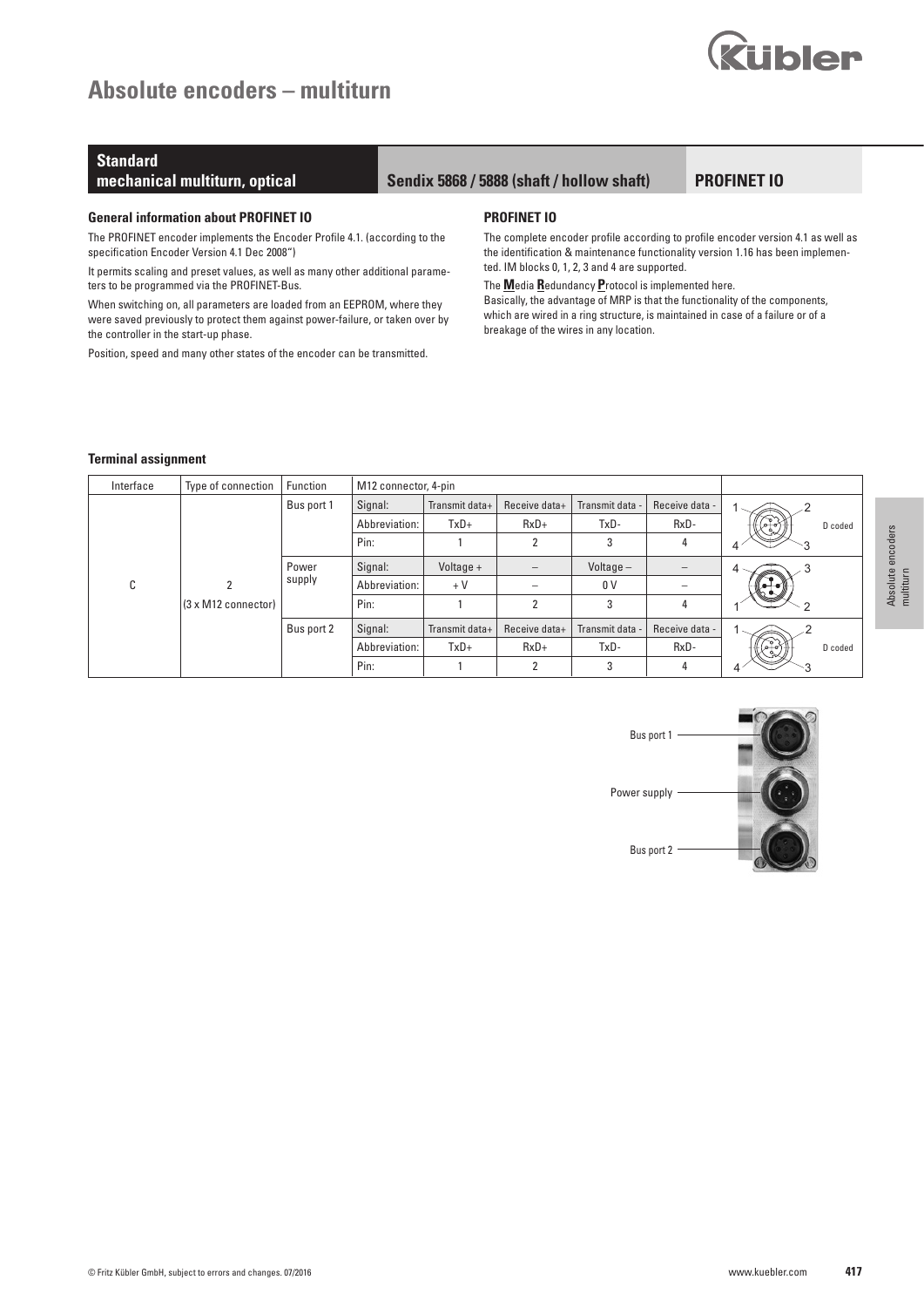

# **Standard**

**mechanical multiturn, optical Sendix 5868 / 5888 (shaft / hollow shaft)**

**PROFINET IO**

**Dimensions shaft version, with removable bus terminal cover** Dimensions in mm [inch]

**Clamping flange, ø 58 [2.28] Flange type 1 and 3** 

 $1$  3 x M3, 6.0 [0.24] deep 2 3 x M4, 8.0 [0.31] deep





| n         | Fit |           |
|-----------|-----|-----------|
| 6[0.24]   | h7  | 10 [0.39] |
| 10 [0.39] | f7  | 20 [0.79] |
| 1/4"      | h7  | 7/8''     |
| 3/8"      |     | 7/8"      |

#### **Synchro flange, ø 58 [2.28] Flange type 2 and 4**

 $1$  3 x M4, 6.0 [0.24] deep





| Π         | Fit |           |
|-----------|-----|-----------|
| 6[0.24]   | h7  | 10 [0.39] |
| 10 [0.39] | f7  | 20 [0.79] |
| 1/4"      | h7  | 7/8"      |
| 3/8"      | h7  | 7/8"      |

## **Square flange, □ 63.5 [2.5] Flange type 5 and 7**